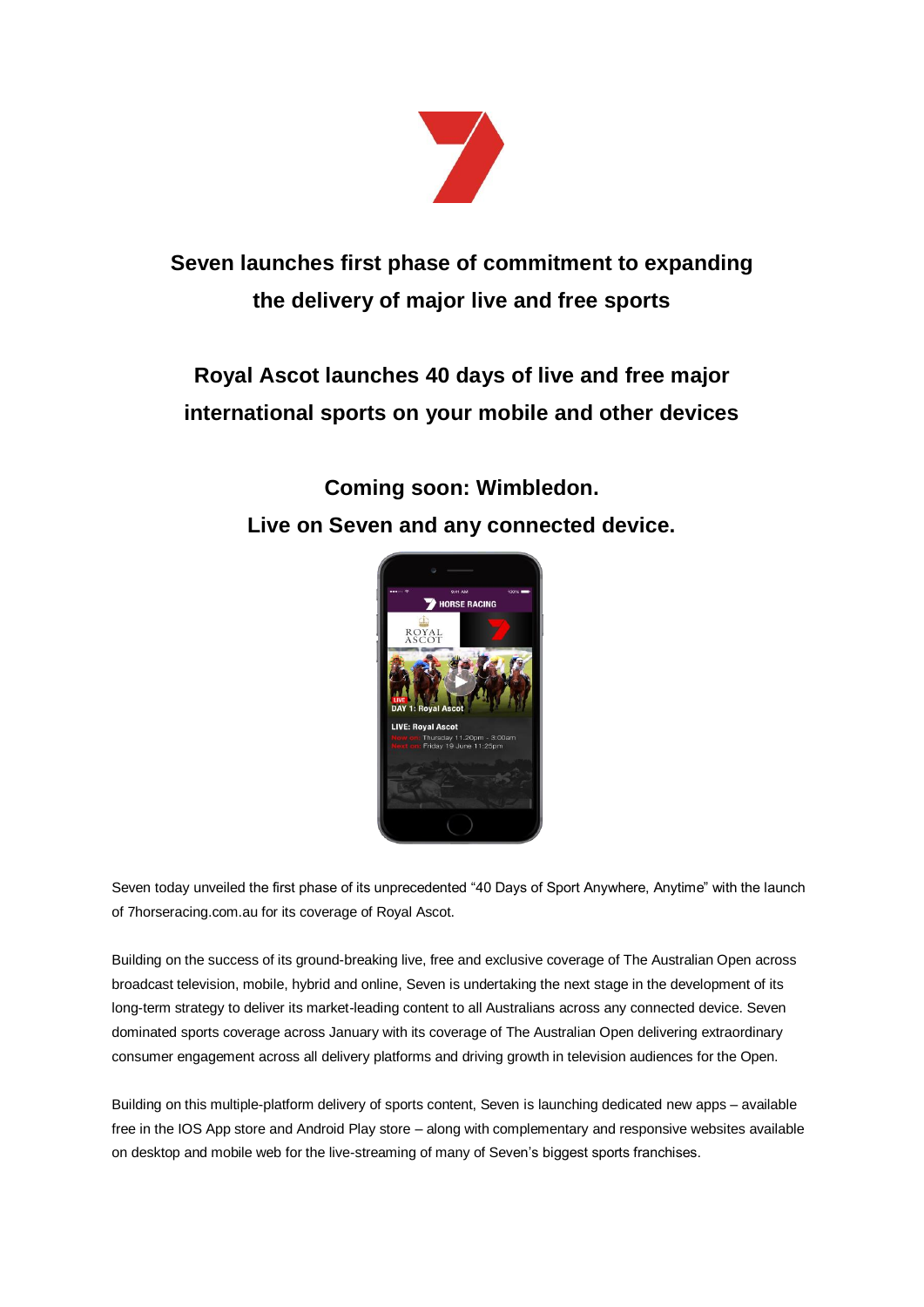Seven is building its digital television platform beyond broadcast television with a significant streaming presence and is well-advanced in the further delivery of its video and digital content across an array of delivery platforms, including HbbTV (Hybrid TV) to further strengthen its broadcast television business and extend to one-on-one connected communications with mass audiences.

Slated for "40 Days of live and free sport on your mobile anywhere, anytime" is the network's coverage of Royal Ascot, Wimbledon, the Davis Cup in Darwin, The FINA World Swimming Championships, and the major golf tournaments: The Australian Masters, The Australian Open and The Australian PGA Championships.

Seven today launched 7horseracing.com.au.

To follow in the coming weeks are: 7tennis.com.au, 7swimming.com.au and 7golf.com.au complementing Seven's major online sports presence with 7sport.com.au.

Commenting, Clive Dickens, Seven's Chief Digital Officer, said: "The huge audience engagement during this year's Australian Open demonstrated that Australians love to watch live sport on their mobiles.

"We are committed to delivering live and free sport to as many Australians as possible, wherever they are and on any device. '40 Days of Sport' is one way of fulfilling that commitment prior to an even bigger Australian Open and Rio Olympic Games in 2016.

"Our first event for '40 days' is Royal Ascot. Live streaming such a high profile international event offers our audience the opportunity to be spectators on the world stage of the sporting elite. We are very proud today to launch our 40 days with such a wonderful carnival, and we can't wait to live stream Wimbledon, from June 29 in our new free 7Tennis app."

### **About Seven**

Seven is Australia's most-watched broadcast television platform. Seven – with three broadcast channels, Seven, 7TWO and 7mate - continues to lead in primetime, building on its market-leading performance over the past eight years. The network also dominates across breakfast and morning television.

The network is expanding its presence in media, driving its leadership in the creation of content and delivering that content anywhere, anytime to the biggest audiences. The company is expanding its presence in the further delivery of its video and publishing content beyond its three digital broadcast channels and across an array of platforms, including Hybrid Broadband Broadcast Television. Seven has also secured a major presence in subscription video on demand through its Presto joint venture with Foxtel.

Seven is now creating more content than at any time in its history and is expanding its presence in international content production with the formation of two new international production companies: 7Wonder and 7Beyond. These two new businesses underline a key part of its strategy for today and in the future: the expansion of our leadership in the production of content.